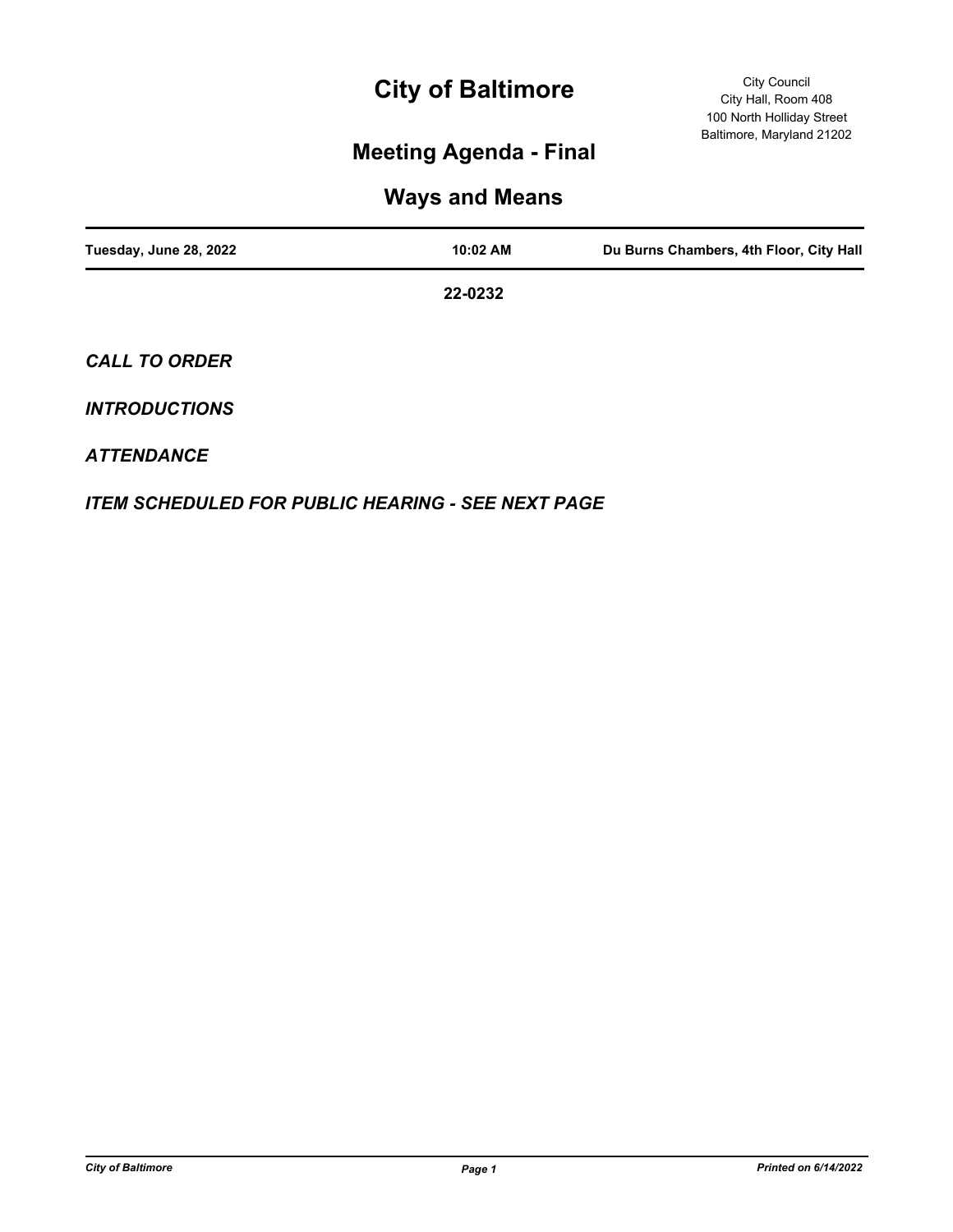#### [22-0232](http://baltimore.legistar.com/gateway.aspx?m=l&id=/matter.aspx?key=9121)

Bond Issue - School Loan - \$38,000,000

For the purpose of authorizing the Mayor and City Council of Baltimore (pursuant to General Assembly House Resolution II and Senate Resolution II of 2022 approved by the members of the Maryland General Assembly representing Baltimore City) to create a debt, and to issue and sell, at any time or from time to time and in one or more series its certificates of indebtedness as evidence thereof, and proceeds not exceeding THIRTY-EIGHT Million Dollars (\$38,000,000.00) from the sale of such certificates of indebtedness to be used for the cost of issuance, including the expense of engraving, printing, advertising, attorneys' fees, and all other incidental expenses connected therewith (which may include the proportion of the compensation of employees and general administrative expenses of the Department of Finance reasonably allocated to the issuance of the bonds); and the remainder of such proceeds shall be used for the acquisition, by purchase, lease, condemnation or any other legal means, of land or property, or any rights therein, in the City of Baltimore, and demolishing, constructing and erecting on said land or property, or on any land or property now or hereafter owned by the Baltimore City Board of School Commissioners and/or the Mayor and City Council of Baltimore, new school buildings, athletic and other auxiliary facilities including community health and recreation facilities, and for additions and improvements to, or the modernization or reconstruction of, including the inspection, removal, encapsulation, management, containment and abatement of asbestos from existing facilities, and for equipment for any and all new or existing facilities authorized to be constructed, erected, added, improved, modernized or reconstructed by the provisions hereof; the payment of any and all costs and expenses incurred for or in connection with doing any or all of the things herein mentioned, including, but not limited to, the costs and expenses of securing administrative, appraisal, economic analysis, engineering, planning, designing, architectural, surveying, and other professional services, including, without limitation, services relating to planning for future projects of the same general character which may be constructed out of future loans; and for doing any and all things necessary, proper or expedient in connection with or pertaining to any or all of the matters or things hereinbefore mentioned; authorizing the issuance of refunding bonds; conferring certain powers upon the Baltimore City Board of School Commissioners; imposing certain conditions in connection with the expenditure of the proceeds derived from the sale of said certificates of indebtedness; conferring and imposing upon the Board of Finance of Baltimore City certain powers and duties; authorizing the submission of this Ordinance to the legal voters of the City of Baltimore, for their approval or disapproval, at the Election to be held on Tuesday, the 8th day of November, 2022, and providing for the expenditure of the proceeds of sale of said certificates of indebtedness in accordance with the provisions of the Charter of the Mayor and City Council of Baltimore, and by the municipal agency designated in the annual